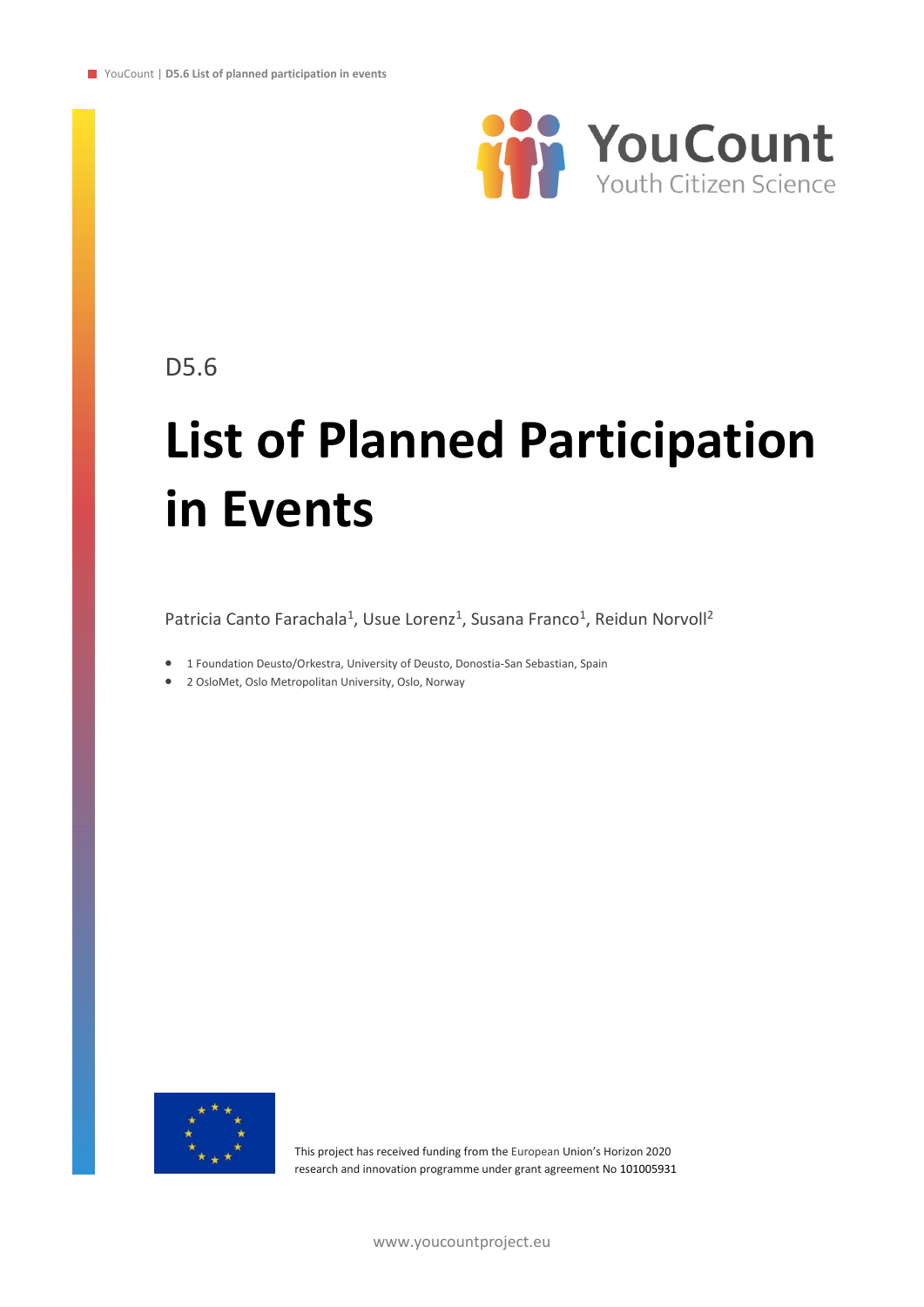| <b>Project Acronym</b>              | YouCount                                                                                                                           |
|-------------------------------------|------------------------------------------------------------------------------------------------------------------------------------|
| <b>Project Name</b>                 | YouCount - Empowering youth and cocreating social<br>innovations and policymaking through youth-<br>focused citizen social science |
| <b>Grant Agreement no.</b>          | 101005931                                                                                                                          |
| Start date of the project           | 01/02/2021                                                                                                                         |
| End date of the project             | 30 / 01 / 2024                                                                                                                     |
| Work Package producing the document | WP-5, Dissemination, exploitation and communication                                                                                |
| <b>WP Leader</b>                    | 5, FD                                                                                                                              |
| <b>Other Partners involved</b>      | 1, OsloMet                                                                                                                         |
| Deliverable identifier              | 5.6                                                                                                                                |
| <b>Deliverable lead beneficiary</b> | 5, FD                                                                                                                              |
| <b>Internal Scientific Reviewer</b> | KTU, Egle Butkeviciene                                                                                                             |
| Due date                            | 31, July, 2021                                                                                                                     |
| Date of delivery                    | Date of submission (to be filled by Coordination Office)                                                                           |
| <b>Version</b>                      | Last version as approved by WP-Leader                                                                                              |
| Author(s)                           | 5, FD, 1, OsloMet                                                                                                                  |
| <b>Classification</b>               | Public                                                                                                                             |

*Disclaimer: This project has received funding from the European Union's Horizon 2020 research and innovation programme under grant agreement No101005931. The opinions expressed in this document reflect only the author's view and reflects in no way the European Commission's opinions. The European Commission is not responsible for any use that may be made of the information it contains.*



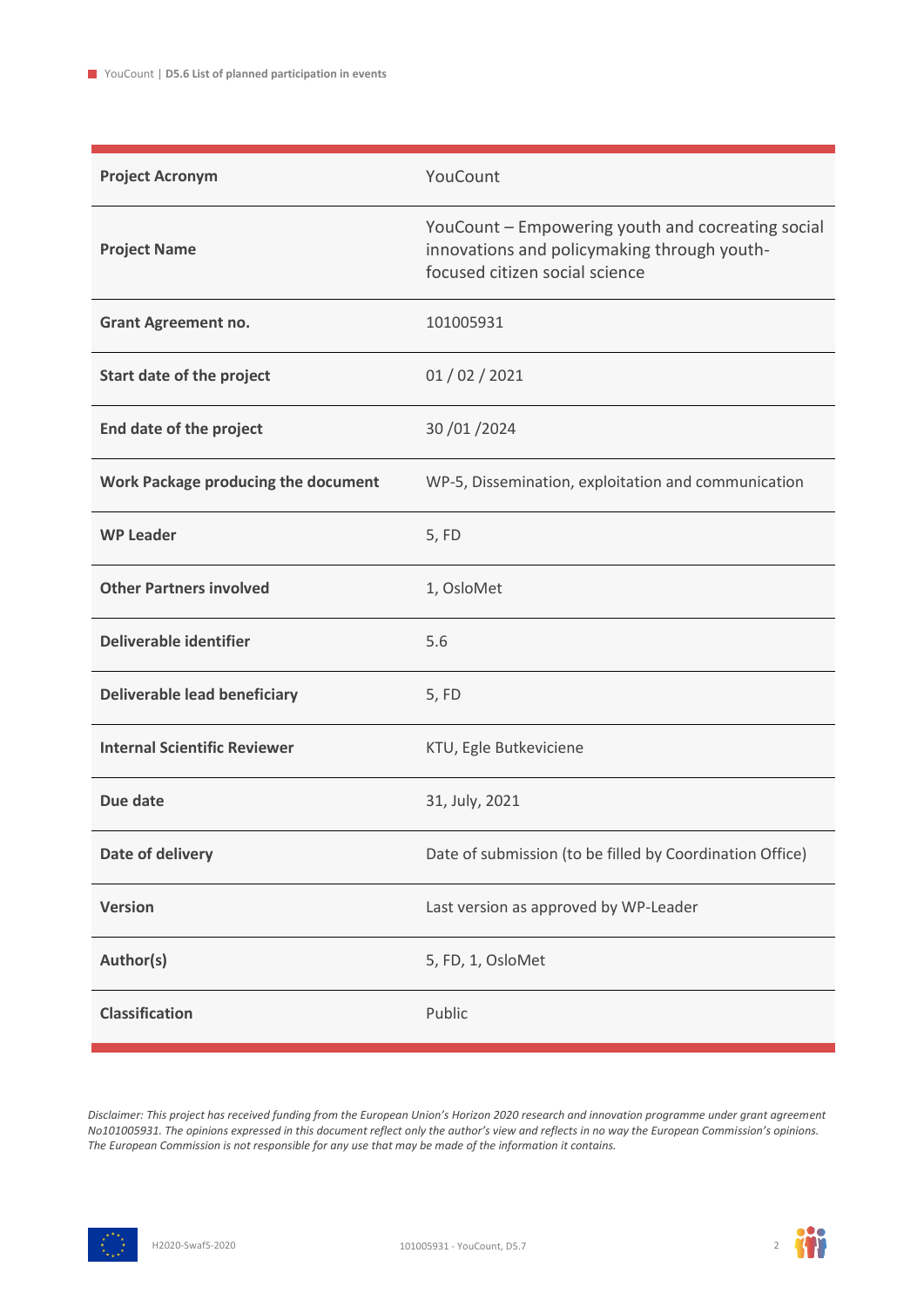### **Table of Contents**

| 3. PROCESS OF PLANNING AND TRACKING THE PARTICIPATION IN PLANNED EVENTS 8 |  |
|---------------------------------------------------------------------------|--|
|                                                                           |  |
|                                                                           |  |

### **List of figures**

| FIGURE 1. THE PROCESS OF TRACKING THE PARTICIPATION IN PLANNED EVENTS  10 |  |
|---------------------------------------------------------------------------|--|
|---------------------------------------------------------------------------|--|

### **List of tables**

| TABLE 5. TIME SCHEDULE FOR THE REFLECTION ON THE PARTICIPATION IN EVENTS  12 |  |
|------------------------------------------------------------------------------|--|
|                                                                              |  |



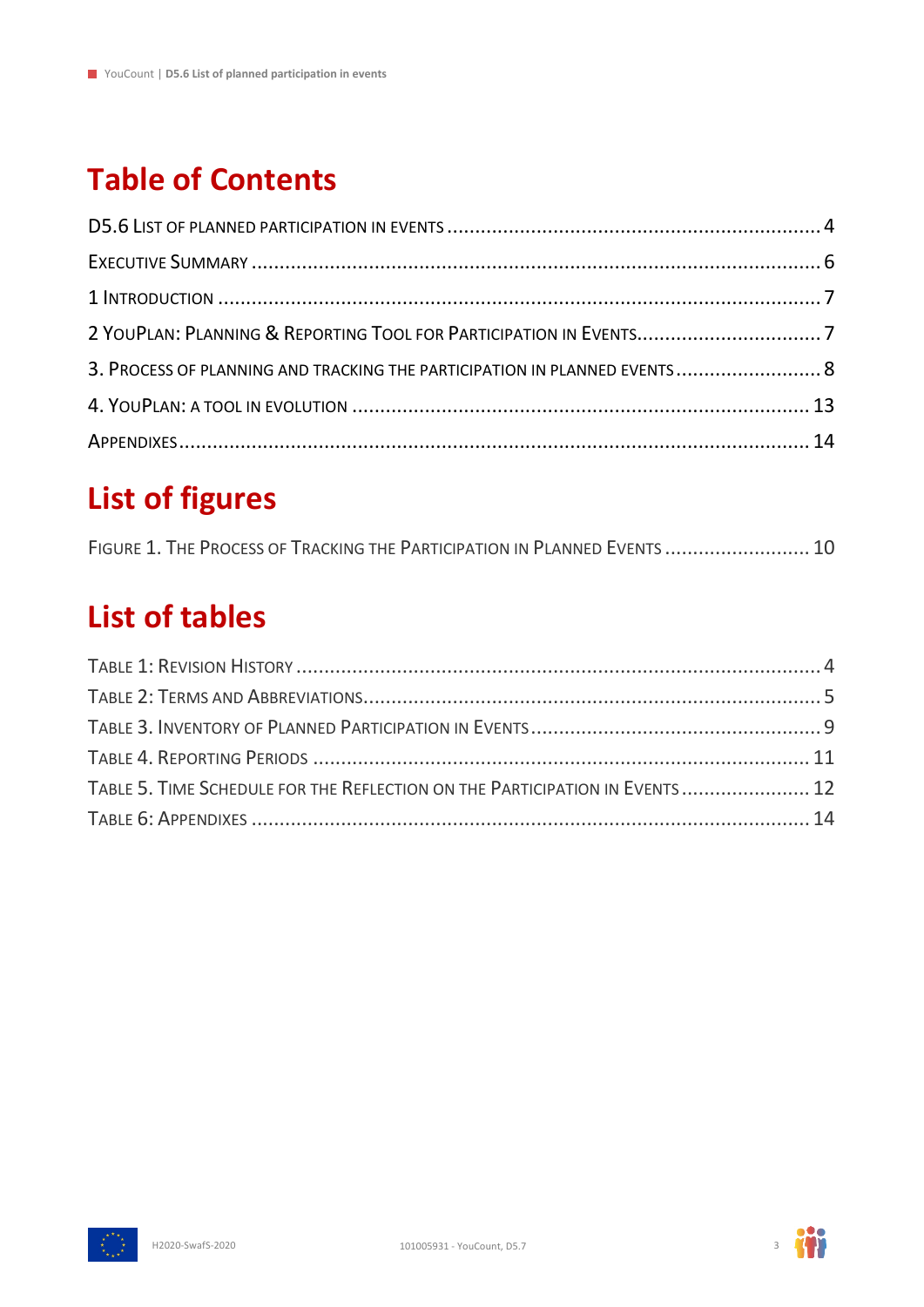### <span id="page-3-0"></span>**D5.6 List of planned participation in events**

**The DoA added a new deliverable to the ones already defined in the project proposal: D.5.6. List of planned participation in events. According to the DoA, this Deliverable is an attachment to the DEC- plan<sup>1</sup> and therefore it is intimately linked to it. It will establish the means to encourage partners to identify their participation in the planned activities as defined in Table 6 of the DEC plan, 'Targets for key dissemination activities'. Therefore, the main objective of this deliverable is to set out the strategy to report on the participation of the planned events, to monitor the dissemination activities linked to these events and make sure that it happens along the lines of the DEC Plan.**

# **VERSION DATE CREATED BY COMMENTS** 1.0 02 / 07 / 2021 FD, Usue Lorenz, First draft with structure and content. 2.0 19/07/2021 KTU, Egle Butkeviciene Reviewed version with comments 3.0 20 / 07 / 2021 FD, Usue Lorenz Final version submitted

#### <span id="page-3-1"></span>*Table 1: Revision History*

This document is shared under Creative Commons Attribution 4.0 International License (**CC BY 4.0**).

Cited as: Canto-Farachala P., Lorenz, U., Franco, S. and Norvoll, R. *YouCount. D5.6 List of planned participation in events*. Zenodo. doi. 10.5281/zenodo.5118950





<sup>1</sup> Canto-Farachala P., Lorenz, U., Franco, S., Brounéus, F., Norvoll, R. and Hummer, P. YouCount. D.5.7 Continuous, updated DEC and stakeholder engagement plan, and report on DEC activities. Zenodo. doi.10.5281/zenodo.4812107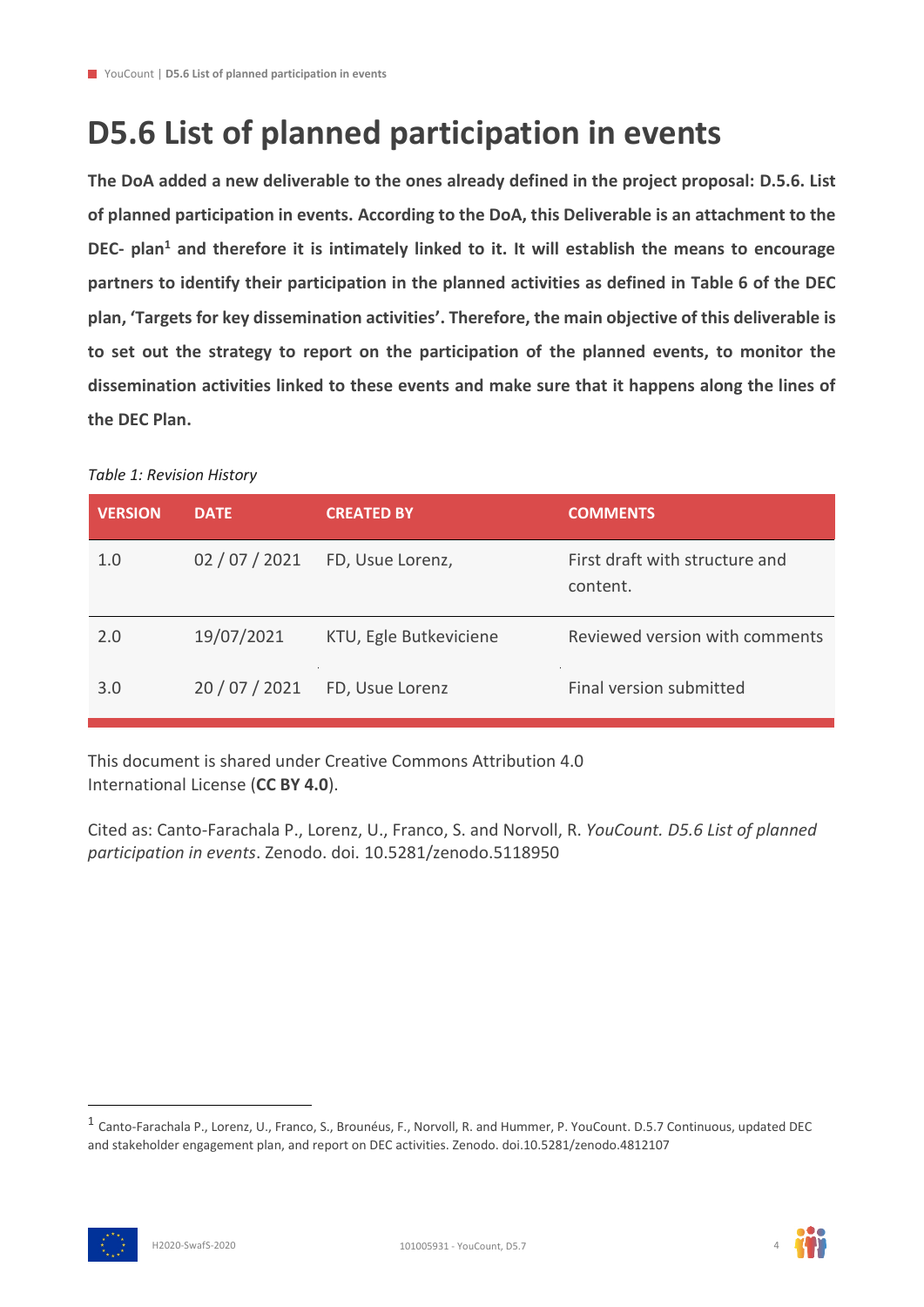#### <span id="page-4-0"></span>*Table 2: Terms and Abbreviations*

| <b>ABBREVIATION</b> | <b>FULL TERM</b>                              |
|---------------------|-----------------------------------------------|
| AB                  | <b>Advisory Board</b>                         |
| <b>DEC</b>          | Dissemination, Exploitation and Communication |
| <b>DoA</b>          | Document of Action                            |
| EC                  | <b>European Commission</b>                    |
| EU                  | <b>European Union</b>                         |
| GA                  | <b>General Assembly</b>                       |
| SwafS               | Science with and for Society                  |
| <b>WP</b>           | Work Package                                  |
| <b>YCS</b>          | Young citizen scientist                       |



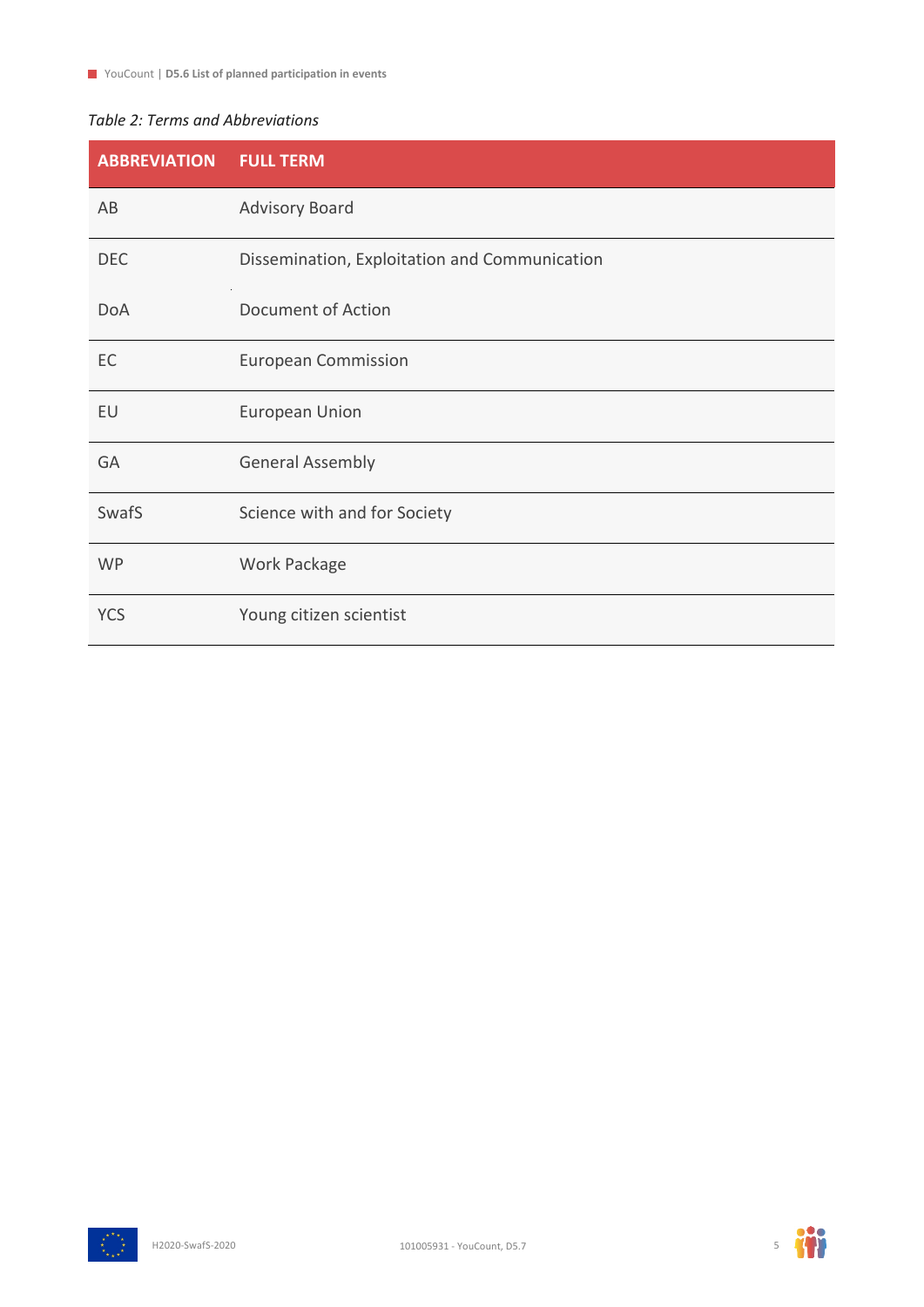### <span id="page-5-0"></span>**Executive Summary**

The DoA added a new deliverable to the ones already defined in the project proposal: D.5.6. List of planned participation in events. According to the DoA, this Deliverable is an attachment to the DECplan and therefore it is intimately linked to it. It will establish the means to encourage partners to identify their participation in the planned activities as defined in Table 6 of the DEC plan, 'Targets for key dissemination activities'. Therefore, the main objective of this deliverable is to set out the strategy to report on the participation of the planned events, to monitor the dissemination activities linked to these events and make sure that it happens along the lines of the DEC Plan.



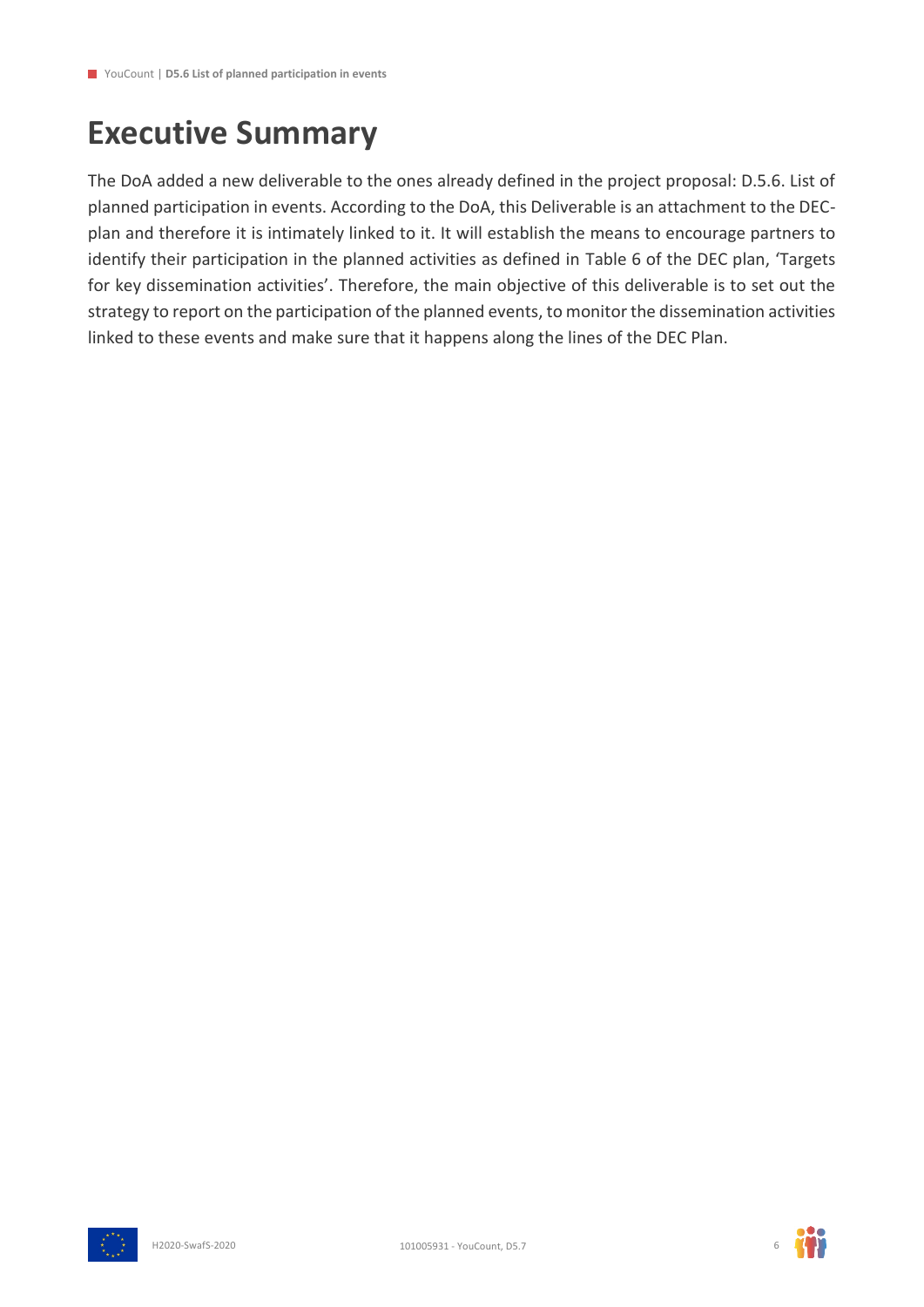## <span id="page-6-0"></span>**1 Introduction**

YouCount's DEC strategy seeks to maximise the overall impact of the project and it sets out the dissemination strategy which aims at engaging with key citizen scientists and other stakeholders at the local, national and global levels to facilitate the scaling up of the project's main findings. Dissemination will be about making available the results of the project as soon as possible to a diverse set of stakeholders.

In this document, events are defined as a set of virtual or physical spaces in which the research team performs dissemination activities and engages in a dialogue around the project's results with YouCount's different target groups at various territorial levels (local, national, European). In section 6, the DEC Plan envisages the main type of activities foreseen for the deployment of the project's dissemination strategy, such as: publications, presentations, scientific sessions, trainings, conferences, etc. However, there is only a generic identification of the events that need to be concretised.

This deliverable aims at setting up a process of continously tracking the events in which YouCount engages to set-up a dialogue with different stakeholders and at establishing a monitoring system that will allow the Consortium to define a strategic approach to the participation in events as defined earlier. It will inform both the DEC strategy and the Evaluation and impact assessment (WP4).

In the next section, we introduce YouPlan, which is the event planning and reporting tool of YouCount. The section includes the description and aims sought by the tool. The third section describes the process of having the tool updated and it explains how the tools is going to be used in YouCount as a reporting tool but also as a strategic tool.

### <span id="page-6-1"></span>**2 YouPlan: Planning & Reporting Tool for Participation in Events**

YouPlan is the planning and reporting tool for planning and tracking the foreseen participation in events. The tool has been designed in three building blocks (see Appendix A):

#### **Block 1: List of planned events**

It contains the generic list of events that are foreseen in the project

**Block 2: Reporting**



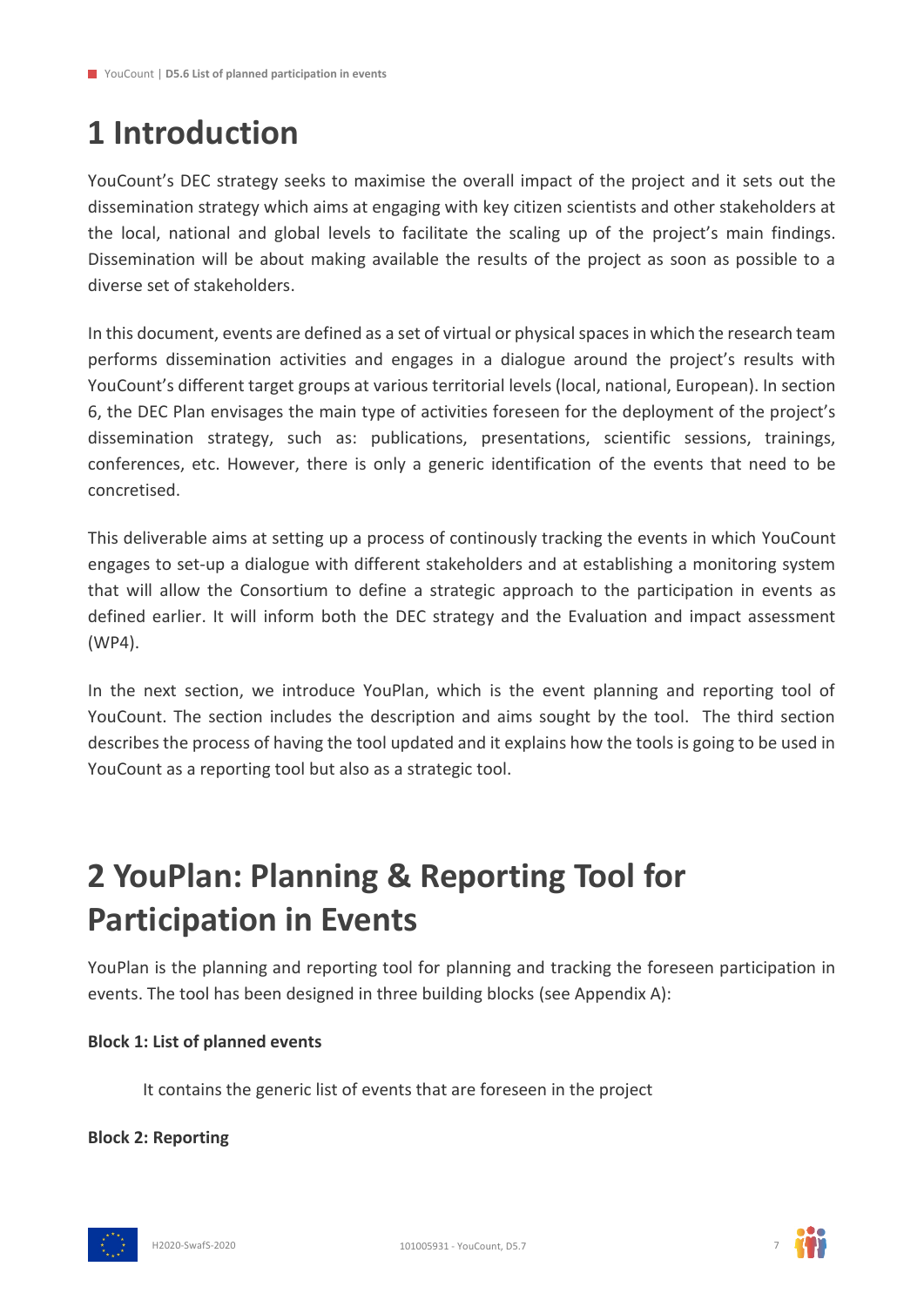It contains two reporting forms:

- A Reporting Planned events form: See Appendix B where the items included in the google form can be found.
- B- Reporting events (of the events held): See Appendix C where the items included in the google form can be found.

#### **Block 3: Lists of reported planned and participation in events**

This is a list that gathers all the event participation information entered in Block 2. It aims at making researchers aware of whether an event has already been reported or not, and it will help avoiding duplicate entries.

### <span id="page-7-0"></span>**3. Process of planning and tracking the participation in planned events**

As described before, events constitute 'what' the main dissemination activities take place (presentations, scientific sessions, national workshops, integration of formal education, etc.) and where the research team engages in a dialogue around the main results of YouCount with key stakeholders at the local, national and global levels.

The first step is to identify which of the dissemination activities are taking place in an event, in order to build the inventory of planned events. The dissemination activities presented in Table 3 below, are drawn from the DEC Plan's Table 6 (Dissemination activities) and section 7.7 (General Public Events). Both capture the initial longlist of participation in events of the Consortium, but it needs to be reviewed to adopt a strategic approach regarding the main events in which YouCount should be represented, also facilitating a more efficient partipation of the research team in the events.



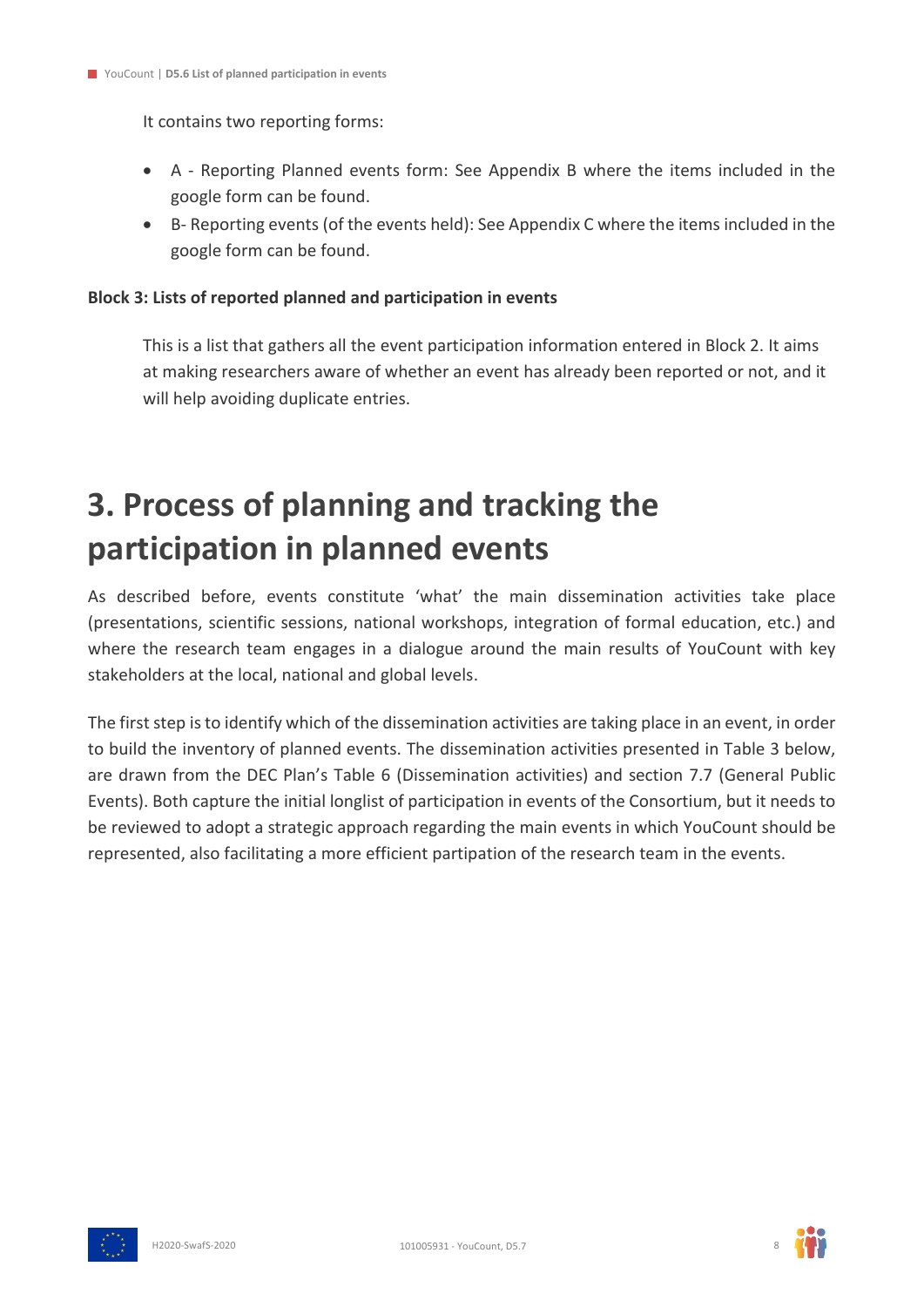#### <span id="page-8-0"></span>*Table 3. Inventory of Planned Participation in Events*

|                | <b>Type of</b><br><b>activities</b>   | <b>Target groups</b>                                                                                                                                                                              | <b>Detailed description</b>                                                                                                                                                      |
|----------------|---------------------------------------|---------------------------------------------------------------------------------------------------------------------------------------------------------------------------------------------------|----------------------------------------------------------------------------------------------------------------------------------------------------------------------------------|
| 1              | Presentations                         | National and international<br>conferences for the academic<br>community in communication,<br>sociology, social anthropology,<br>social and community<br>psychology, and social policy<br>$(N=22)$ | The proposed set of<br>Conferences is detailed in table<br>6 of the DEC Plan.                                                                                                    |
| $\overline{2}$ |                                       | Research council<br>conferences/workshops                                                                                                                                                         | Participation in at least one<br>conference arranged by the<br>research councils in each<br>country                                                                              |
| 3              |                                       | National policy<br>conferences/meetings                                                                                                                                                           | <b>Presentation of YouCount</b><br>results in one policy conference<br>meeting in each country                                                                                   |
| 4              | Scientific<br>sessions                | Academic community (N=2)                                                                                                                                                                          | Participation in the ECSA<br>conference to present the<br>YouCount project, participation<br>in another relevant social<br>science conference organising a<br>scientific session |
| 5              | National<br>workshops                 | Academic community and<br>stakeholder groups                                                                                                                                                      | One in each country to present<br>results, organized by Partners                                                                                                                 |
| 6              | Integration in<br>formal<br>education | Universities                                                                                                                                                                                      | Lectures on CSS and YouCount in<br>relevant teaching courses and<br>BA, MA and PhD level in science<br>education and social<br>policy/communication/ICT                          |
| 7              | LLs trainings<br>and Forums           | Local youths, stakeholders and<br>policy makers                                                                                                                                                   | The results of the project will be<br>made available to participants in                                                                                                          |



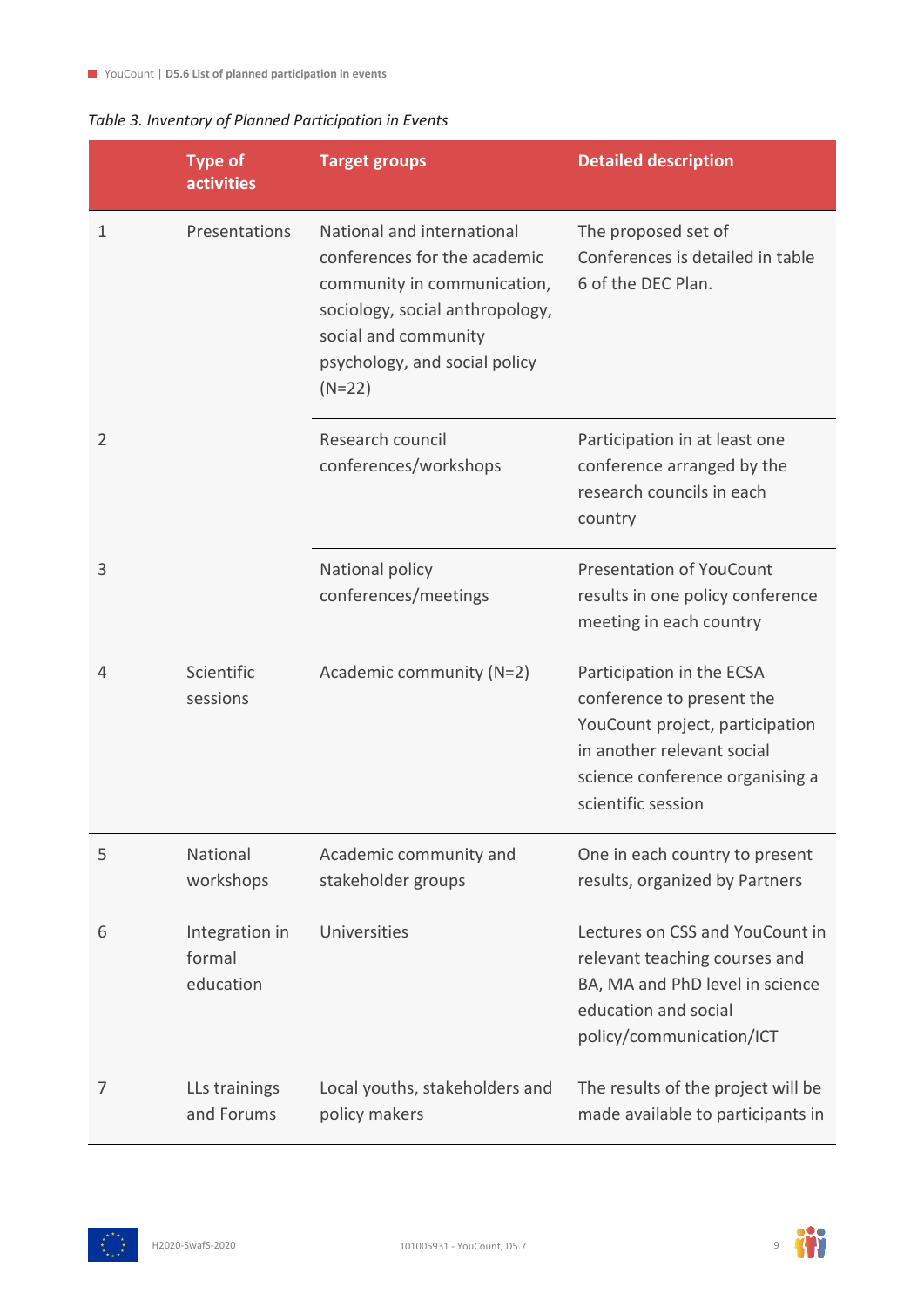|   |                                     |                                                   | the case studies on an ongoing<br>basis                                                                                   |
|---|-------------------------------------|---------------------------------------------------|---------------------------------------------------------------------------------------------------------------------------|
| 8 | <b>YouCount final</b><br>conference | Policy makers at the European<br>and local levels | A final conference will be<br>organised at the end of the<br>project in Brussels to present<br>the results of the project |

Source: Adapted from Table 6, Dissemination activities and section 7.7., General Public Events of the DEC Plan (Deliverable 5.7)

The list of planned participation in events contains eight different types of events that were initially identified as being interesting for the project. However, the consortium needs to think strategically about the identified events and reflect in which the consortium could jointly participate. Figure 1 illustrates a three step-logic process for planning and tracking partner's participation in events. The process will be used to:

- Monitor and report to the European Commission on the participation in events.
- Analyse the strategic presence of YouCount in local, national and global events of different nature (with different stakeholders).
- Plan the participation in the most relevant events where the project's results could be disseminated, specially encouraging joint collaborative dissemination initiatives among the consortium members and Young Citizen Scientists (YCS).

<span id="page-9-0"></span>*Figure 1. The Process of Tracking the Participation in Planned Events*



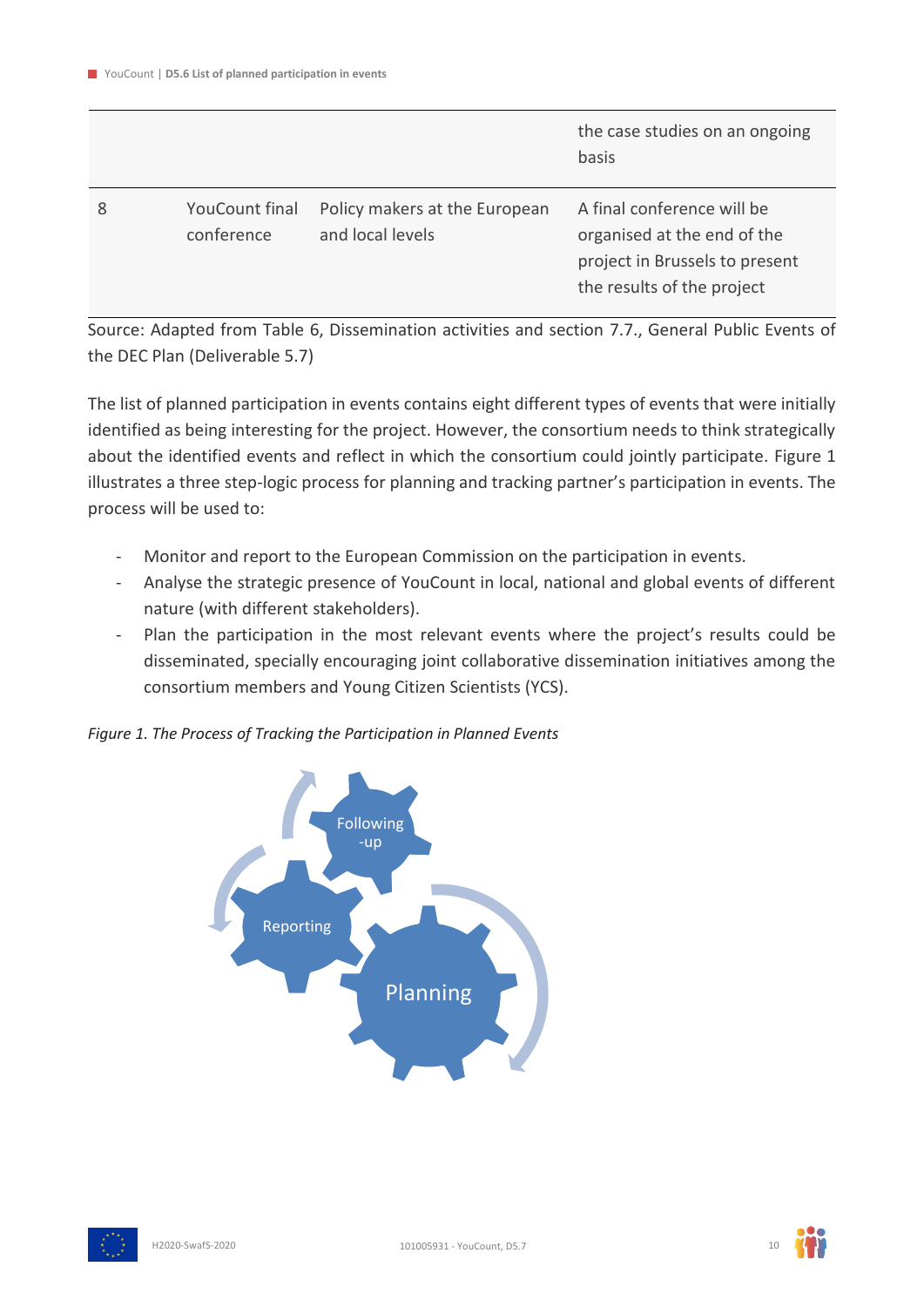#### **1. Planning**

*Objective*: Planned participation in events is reported periodically by the research teams, including the YCS. Each team is expected to reflect on the events in which YouCount should have presence at the local, national and global levels. It will allow the Consortium to conduct a strategic reflection on where to participate and also on the potential for joint collaboration.

*How*:

- The YouPlan monitoring system will allow the periodical reporting of the planned participation in events by the different research teams. Research teams' members will be required to fill in Form number 2A, 'Reporting Planned events - periodically (reporting periods)'- see Appendix A.
- The data compiled will be analysed and presented to reflect on the events in which YouCount should participate and on how to organize participation.

#### *When*:

• Reporting on the planned events will be required for every reporting period (periodically). This reflection will coincide with the internal and official reporting periods fixed by the Consortium and according to the calendar defined in the Appendix G of D6.1 Project Execution Handbook:

#### <span id="page-10-0"></span>*Table 4. Reporting Periods*

|    | <b>Reporting period</b>                | Month $-$ before: |
|----|----------------------------------------|-------------------|
|    | 1 At the submission of the deliverable | 31 Jul, 2021      |
|    | 2 First Internal reporting             | 1 Dec, 2021       |
| 3  | Mid-reporting period EC                | 1 Sep, 2022       |
|    | 4 Second Internal reporting            | 1 Jun, 2023       |
| 5. | Final reporting EC                     | 1 Mar, 2024       |

• The analysis derived from the data reported in YouPlan will be presented in the Consortium meetings every six months as defined in Appendix H of D6.1 Project



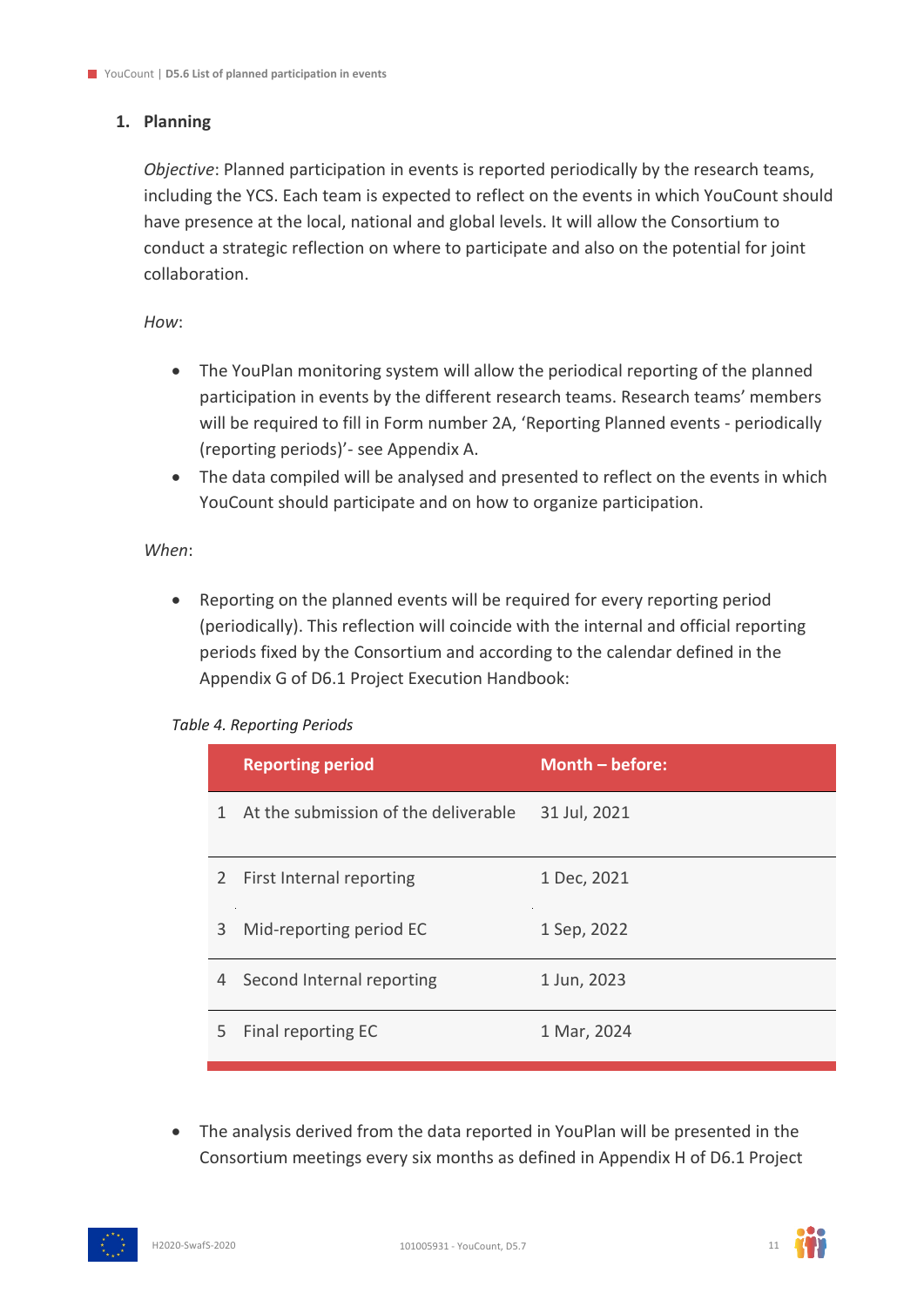Execution Handbook. By presenting this analysis is meant to stimulate a debate on whether the Consortium is participating or not in the most relevant events or whether further actions should be taken to strengthen YouCount's participation in events and if yes, how. Table 5 below, presents the schedule for the analysis.

#### *Table 5. Time Schedule for the Reflection on the Participation in Events*

<span id="page-11-0"></span>

|   | <b>Consortium Meeting</b> | <b>Month:</b>   |
|---|---------------------------|-----------------|
|   | 1 Consortium meeting      | M <sub>8</sub>  |
|   | 2 Consortium meeting      | M <sub>13</sub> |
| 3 | Consortium meeting        | M17             |
|   | 4 Consortium meeting      | M22             |
|   | 5 Consortium meeting      | M26             |
| 6 | Consortium meeting        | M32             |

#### **2. Reporting**

*Objective*: continuous reporting on partners' participation in events will be required together with evidence of participation.

*How*:

- Partners are expected to report on their participation in events as soon as possible after the event is celebrated.
- Partners will be required to fill in Form number 2B, 'Reporting events On a continous basis (ongoing)'- see Appendix A.

*When:* project implementation phase.

#### **3. Following-up**

*Objective*:



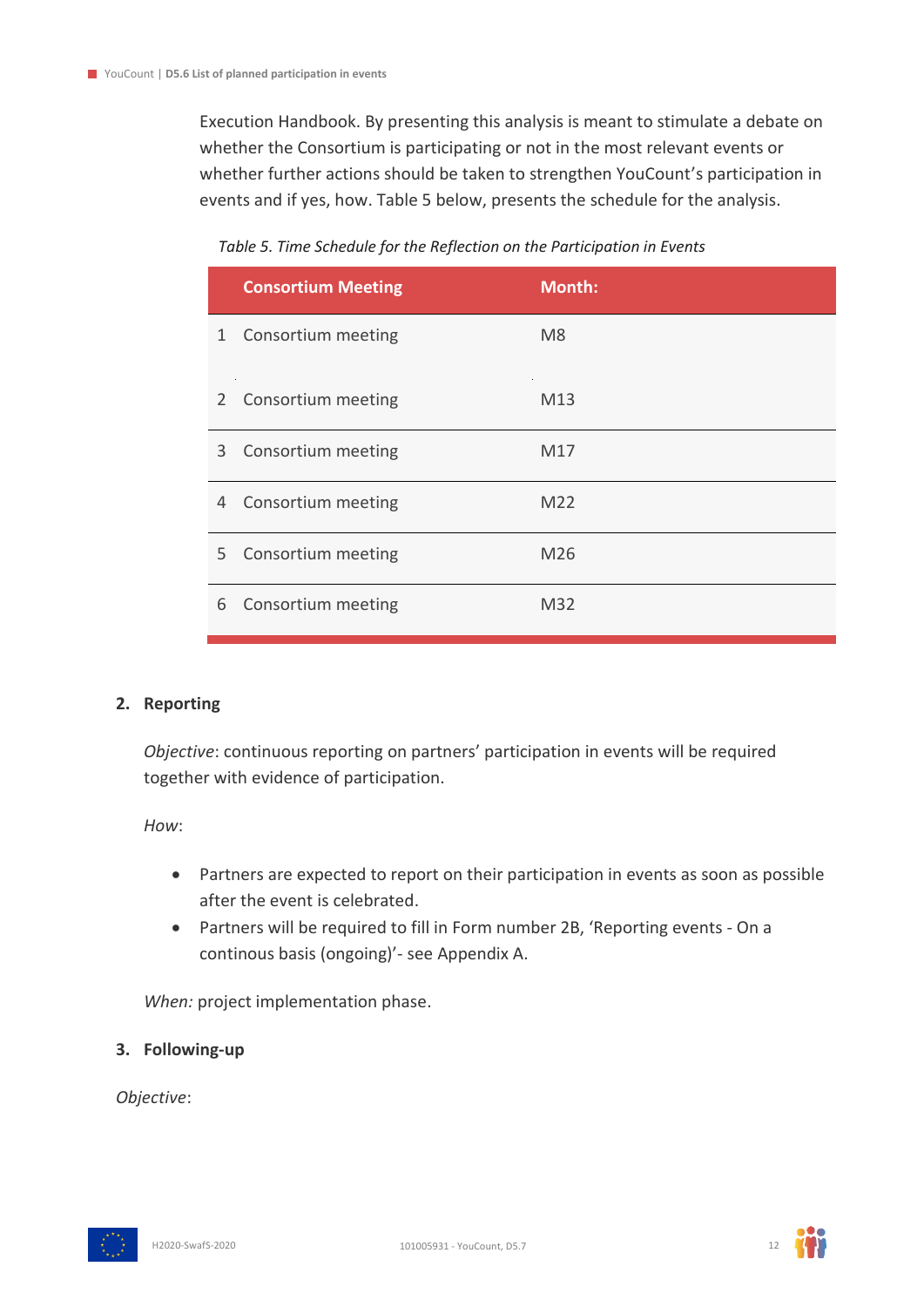• To monitor how the research team is performing regarding the objectives of planned participation in events and report to EB /GA / EC

*How*:

.

- The WP leader, FD (number 5), will present at the Consortium meeting how YouCount is meeting objectives.
- All the partners will report on their participation in events through the means provided.

*When*: in the Consortium meetings listed in Table 5 and together with the reflection based on the Planning of the participation in events

### <span id="page-12-0"></span>**4. YouPlan: a tool in evolution**

As defined in the DEC Plan, "In order to monitor the effectiveness of our DEC activities, YouCount will collect and monitor quantitative indicators and conduct qualitative measures from the target stakeholder groups. Partners will keep track of all YouCount communication, dissemination and exploitation activities other than standard social media and website interaction in a shared template that will be used for both monitoring and periodic reporting on DEC activities" (page 28, section 10).

Youplan will evolve to become YouCount's Dissemination Activity Tracker allowing YouCount partners that carry out a specific action (i.e. press release, article, flyer, social media post, publication in their newsletter or website, writing scientific articles, etc.) to add a new entry on the tool including some basic information about the action and lessons learnt.



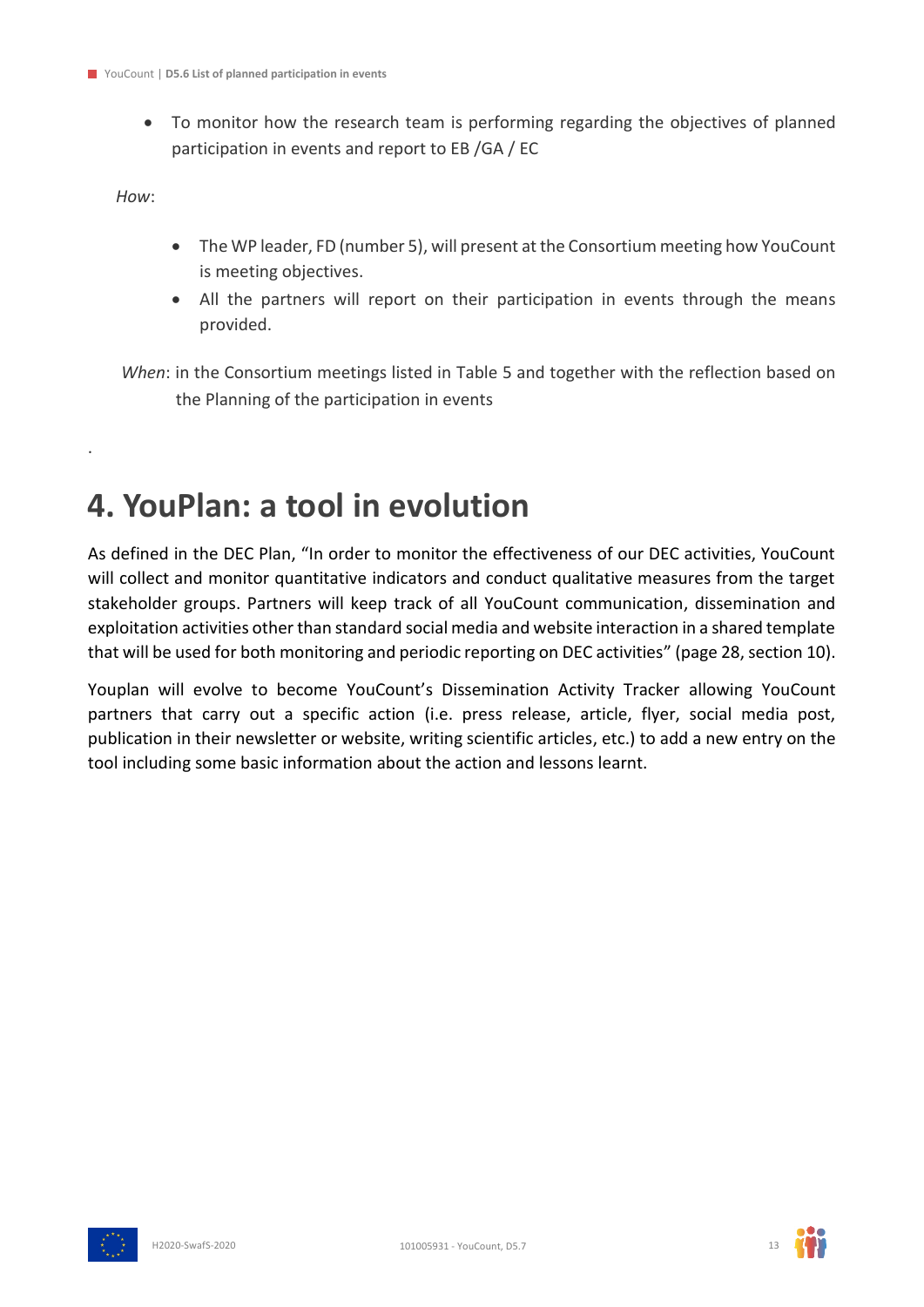# <span id="page-13-0"></span>**Appendixes**

#### <span id="page-13-1"></span>*Table 6: Appendixes*

| <b>APPENDIX</b> | <b>SUBJECT</b>                        | <b>PAGE</b> |
|-----------------|---------------------------------------|-------------|
| Appendix A      | Screenshot of the Youplan's main page | 15          |
| Appendix B      | Reporting Planned events form         | 16          |
| Appendix C      | Reporting events form                 | 17          |



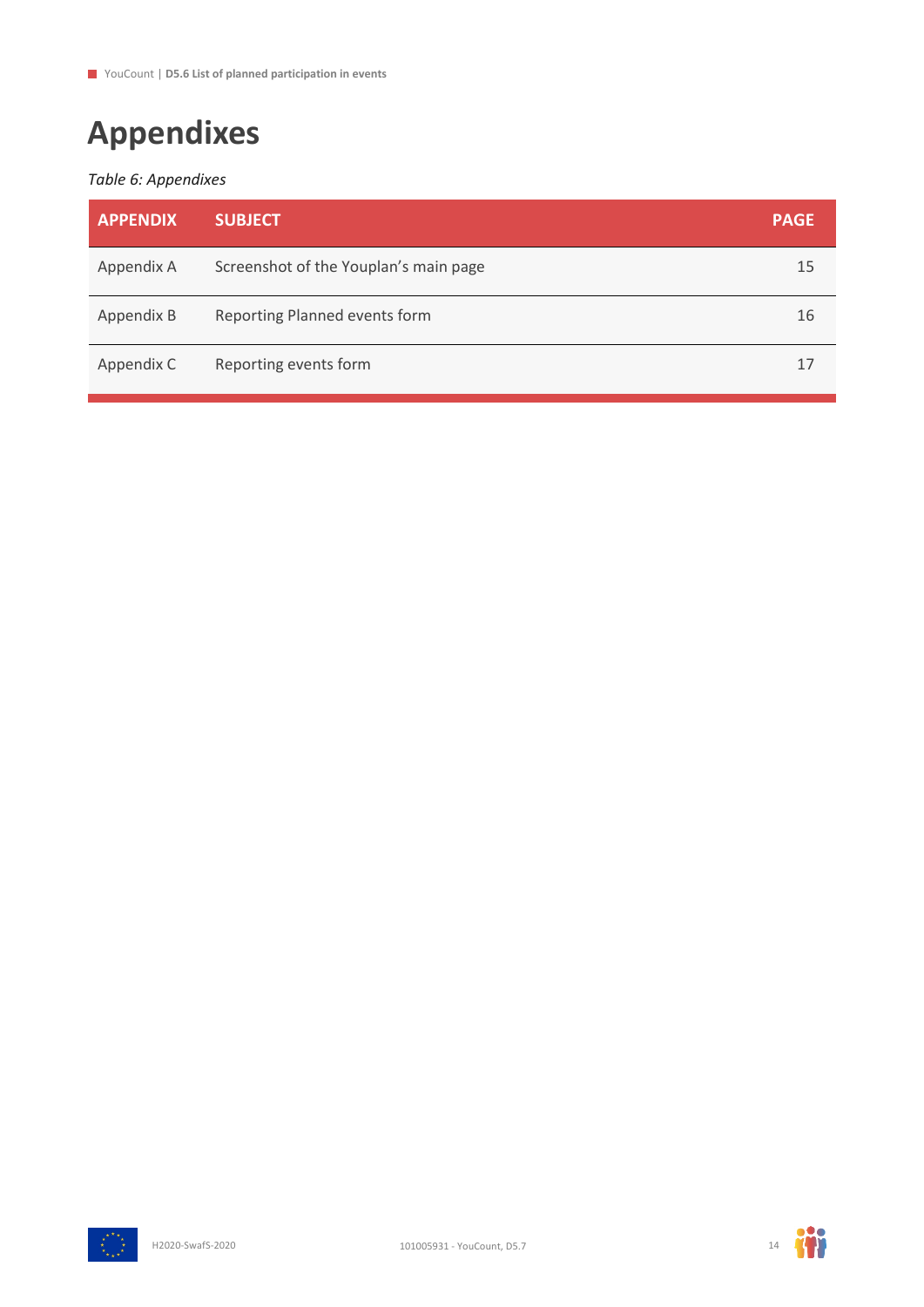### **Appendix A. Screenshot of the Youplan's Main Page**

|   | You Count<br>Youth Citizen Science                                                                                                                                                                                                                                   |                                                          |
|---|----------------------------------------------------------------------------------------------------------------------------------------------------------------------------------------------------------------------------------------------------------------------|----------------------------------------------------------|
|   | YouPlan - the Planning & Reporting Tool for YouCount's Participation in Events                                                                                                                                                                                       |                                                          |
| 1 | Committment with the EC                                                                                                                                                                                                                                              |                                                          |
|   | Here you can find the generic list of events that are foreseen in the project:                                                                                                                                                                                       | <b>Planned events</b>                                    |
| A | Reporting Planned events - periodically (reporting periods)                                                                                                                                                                                                          |                                                          |
|   | All YouCount partners, please add your participation in any planned events here:                                                                                                                                                                                     | Reporting Form Planned Events                            |
| 2 | Reporting events - On a continous basis (ongoing)                                                                                                                                                                                                                    |                                                          |
| в | All YouCount partners, please add your participation in any spontaneous events here:                                                                                                                                                                                 | <b>Reporting Form Events</b>                             |
| 3 | Lists of planned and spontaneous participation in events                                                                                                                                                                                                             |                                                          |
|   | In these sheets you will find all event participation information entered in the forms above. If you are<br>unsure whether an event has already been reported or not, please consult these sheets before reporting<br>it. This will help us avoid duplicate entries. | <b>Reported Events</b><br><b>Reported Planned Events</b> |



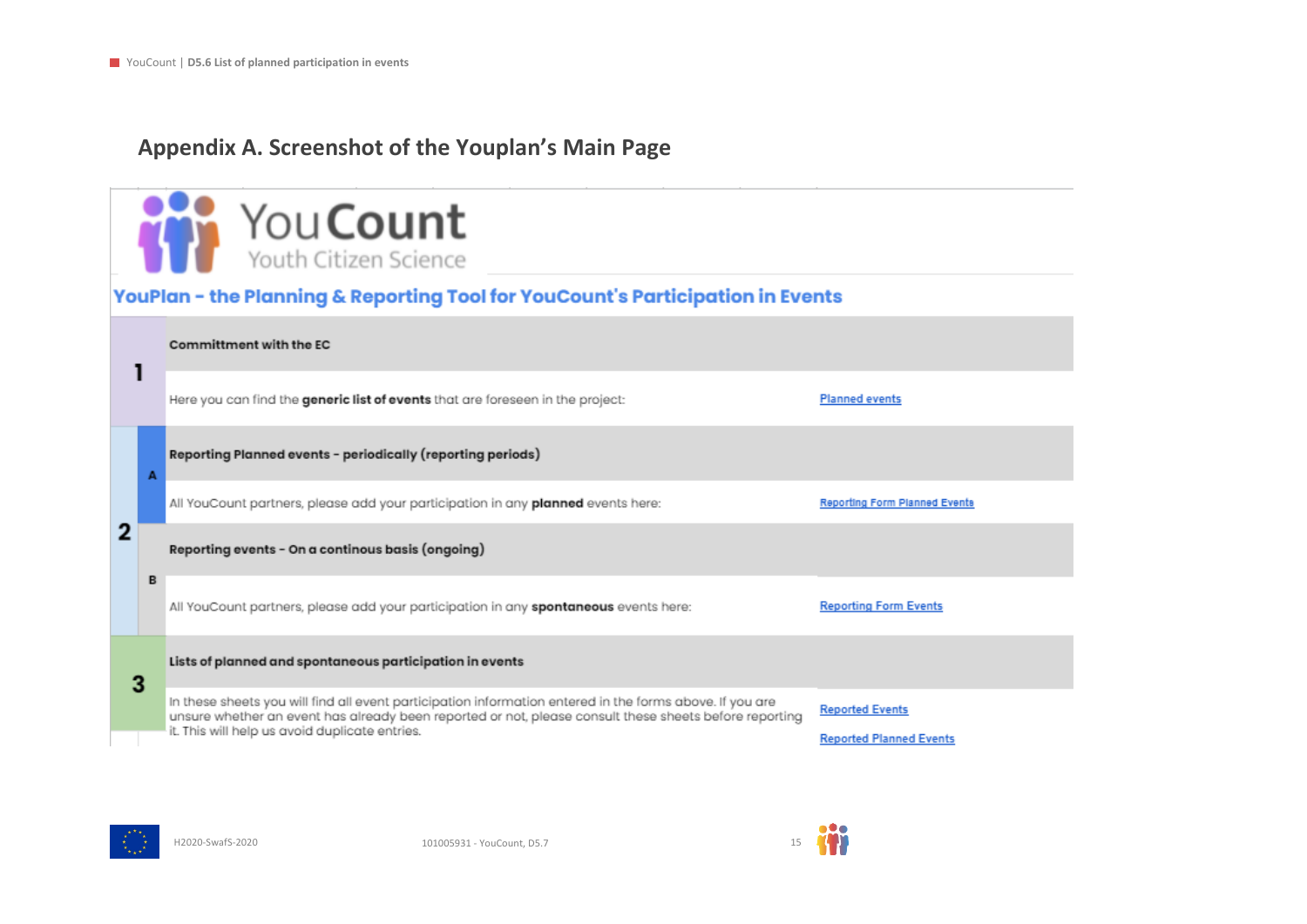### **Appendix B. Reporting Planned Events Form**

#### **YouCount: Tracking form for reporting planned events 2021-2024**

Dear YouCount partner,

Please fill in this reporting form whenever you participate in a planned event. Your input will be used for project reports sent to the European Commission.

If you are unsure whether the planned event has already been reported, please click on this link for a complete overview of all reported planned events: https://bit.ly/3wNda7w

If you wish to report a spontaneous event – please use this form instead:

#### **E-mail address**

**Partner name**

**Type of event linked to (according to table 6 of the DEC Plan): [predescribed list? ]**

**Name of the event:**

**Event start date:**

**Event end date:**

**Place where the event took place (eg. online, city, country)**

**Type of audience (as defined in table 3 of the DEC Plan)**

- Academic community
- Other CS projects (i.e. Swafs Community)
- Research councils and science communication institutions
- University institutions (formal education)
- Policymakers and community stakeholders, employers and end user organisations
- Young people (including YCS)
- General public
- Other, please specify:

**Please describe briefly your participation in the event and the link to the YouCount project (presentation of results, of the project, conceptual discussion on issues related to the project, etc.)**

**Web link to YouCount's event material (if available)**

**Key learnings: anything you find interesting to share**

**Dissemination of YouCount's part(s) of the event:**

#### **Social media channels**

- Newsletter and press release
- Non-scientific publication
- Media coverage
- Other, please specify:

**Please provide link(s) and/or references to the dissemination (if available)**

**If you have any additional comments, please add them here:**

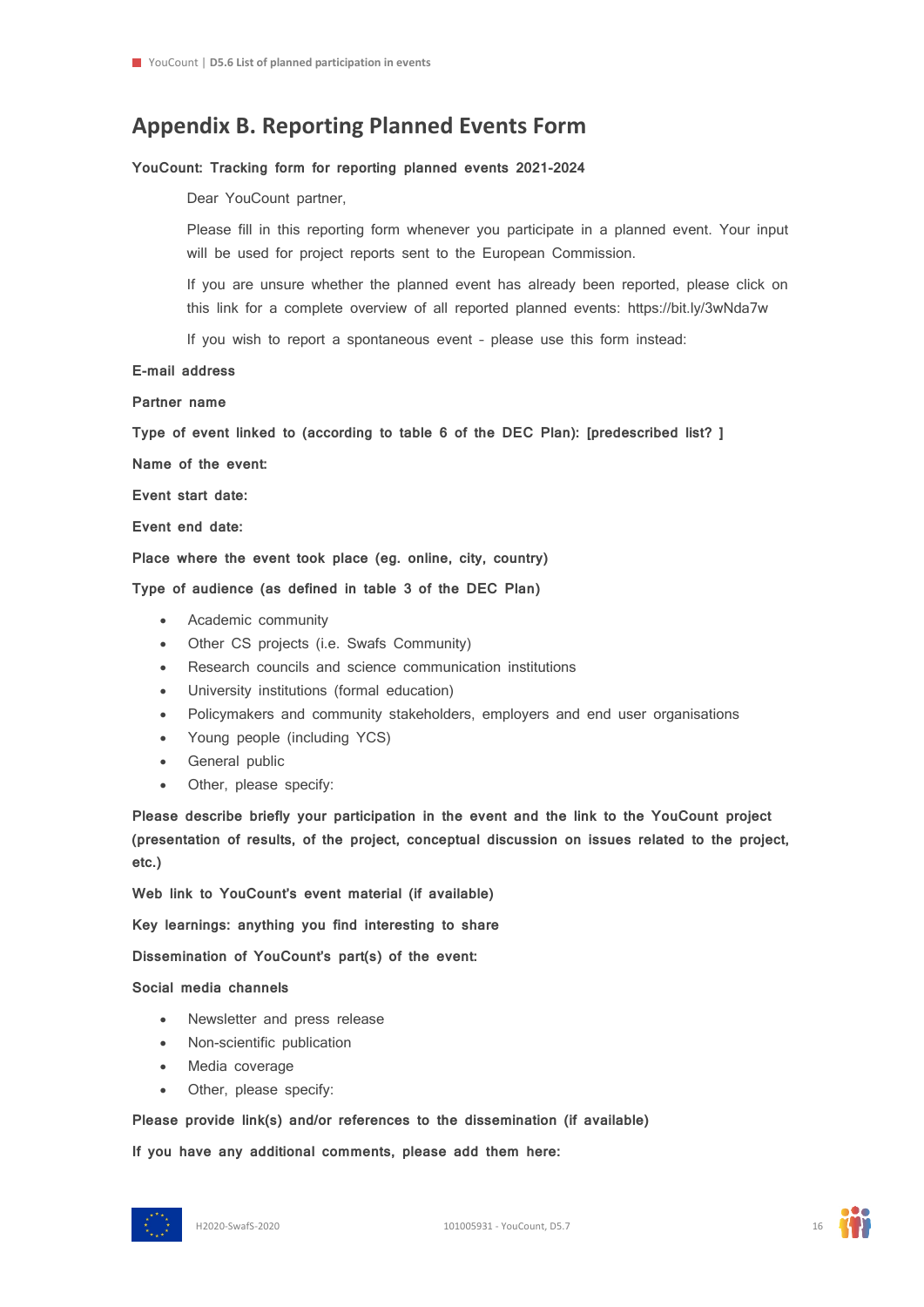### **Appendix C. Reporting Events Form**

#### **YouCount: Tracking form for reporting events 2021-2024**

Dear YouCount partner,

Please fill in this reporting form whenever you have participated in an event. Your input will be used for project reports sent to the European Commission.

If you are unsure whether the planned event has already been reported, please click on this link for a complete overview of all reported planned events: [https://bit.](https://bit/)ly/3wNda7w

#### **E-mail address**

**Partner name**

**Type of event linked to (according to table 6 of the DEC Plan):**

**Name of the event:**

**Event start date**

**Event end date**

**Place where the event took place (eg. Online, city, country)**

**Type of audience (as defined in table 3 of the DEC Plan)**

- Academic community
- Other CS projects (i.e. Swafs Community)
- Research councils and science communication institutions
- University institutions (formal education)
- Policymakers and community stakeholders, employers and end user organisations
- Young people (including YCS)
- General public
- Other, please specify:

**Please provide a brief description of your participation in the event and the link to the YouCount project (presentation of results, of the project, conceptual discussion on issues related to the project, etc.)**

**Web link to YouCount's event material (if available)**

**Key learnings: anything you find interesting to share**

**Dissemination of YouCount's part(s) of the event**

- Social media channels
- Newsletter and press release
- Non-scientific publication
- Media coverage
- Other, please specify:

**Please provide link(s) and/or references to the dissemination (if available)**

**If you have any additional comments, please add them here:**